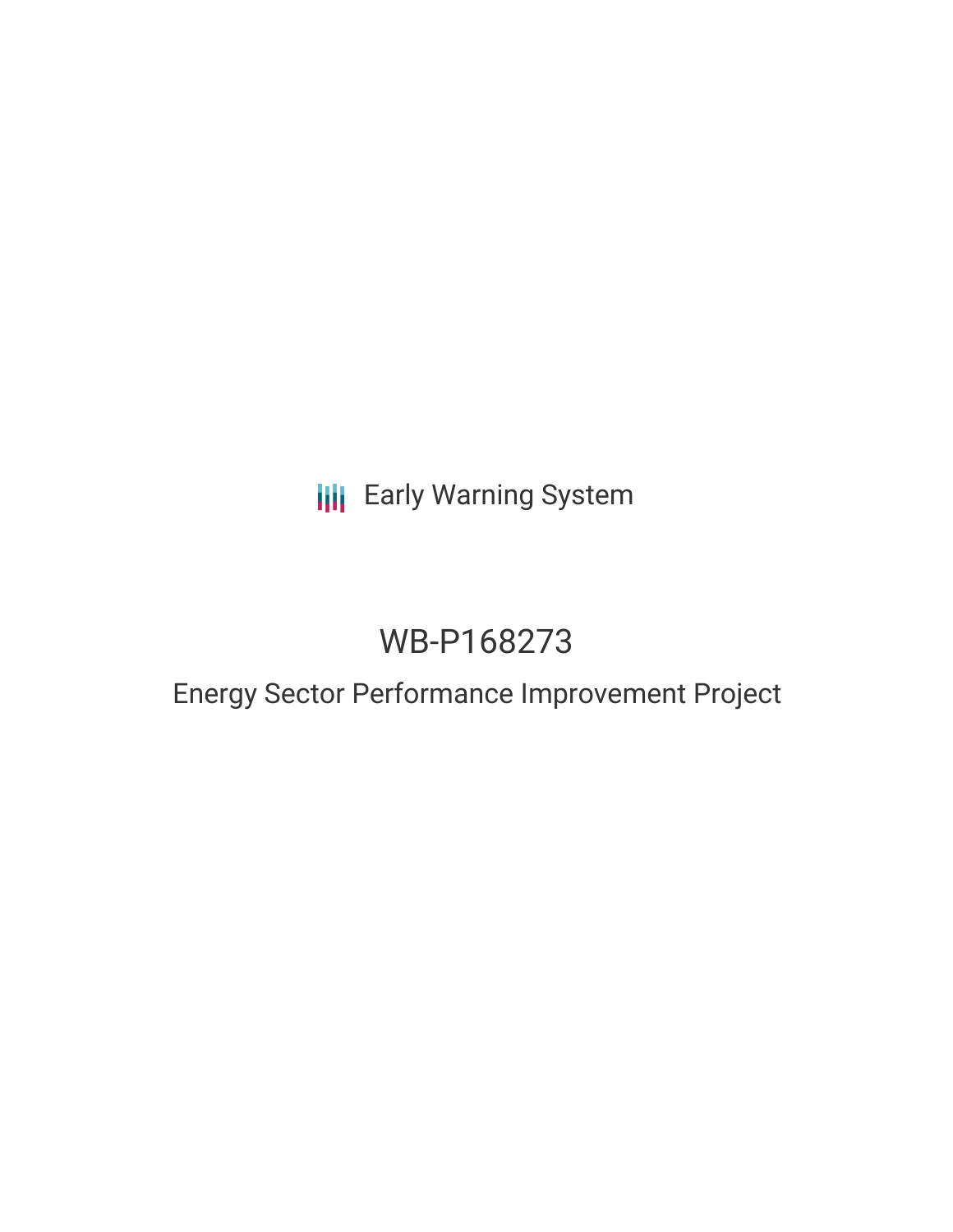

### **Quick Facts**

| <b>Countries</b>               | Tunisia               |
|--------------------------------|-----------------------|
| <b>Financial Institutions</b>  | World Bank (WB)       |
| <b>Bank Risk Rating</b>        | B                     |
| <b>Borrower</b>                | Government of Tunisia |
| <b>Sectors</b>                 | Energy                |
| <b>Investment Type(s)</b>      | Loan                  |
| <b>Investment Amount (USD)</b> | \$200.00 million      |
| <b>Project Cost (USD)</b>      | \$200.00 million      |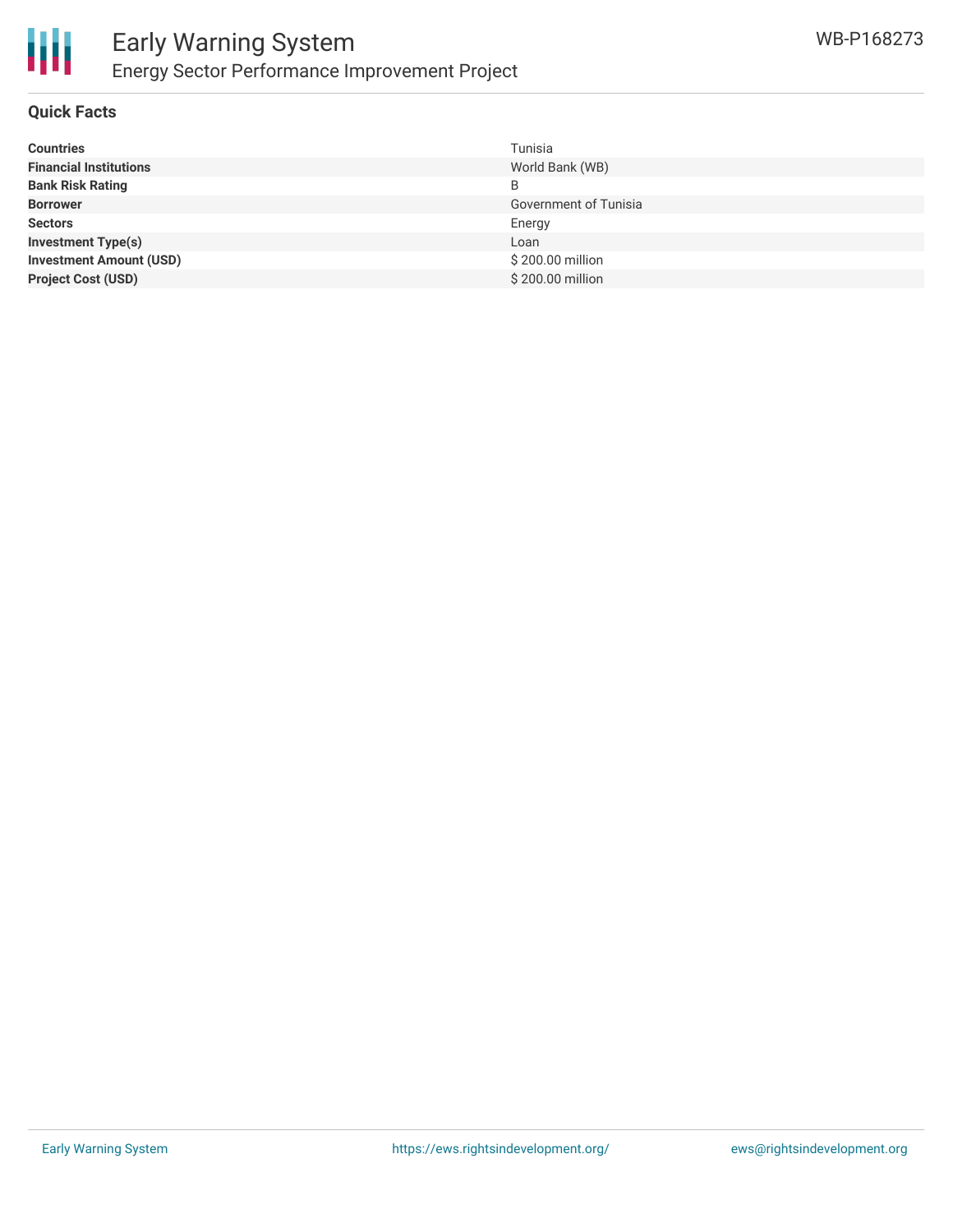

## **Project Description**

\*Project description not available at the time of disclosure\*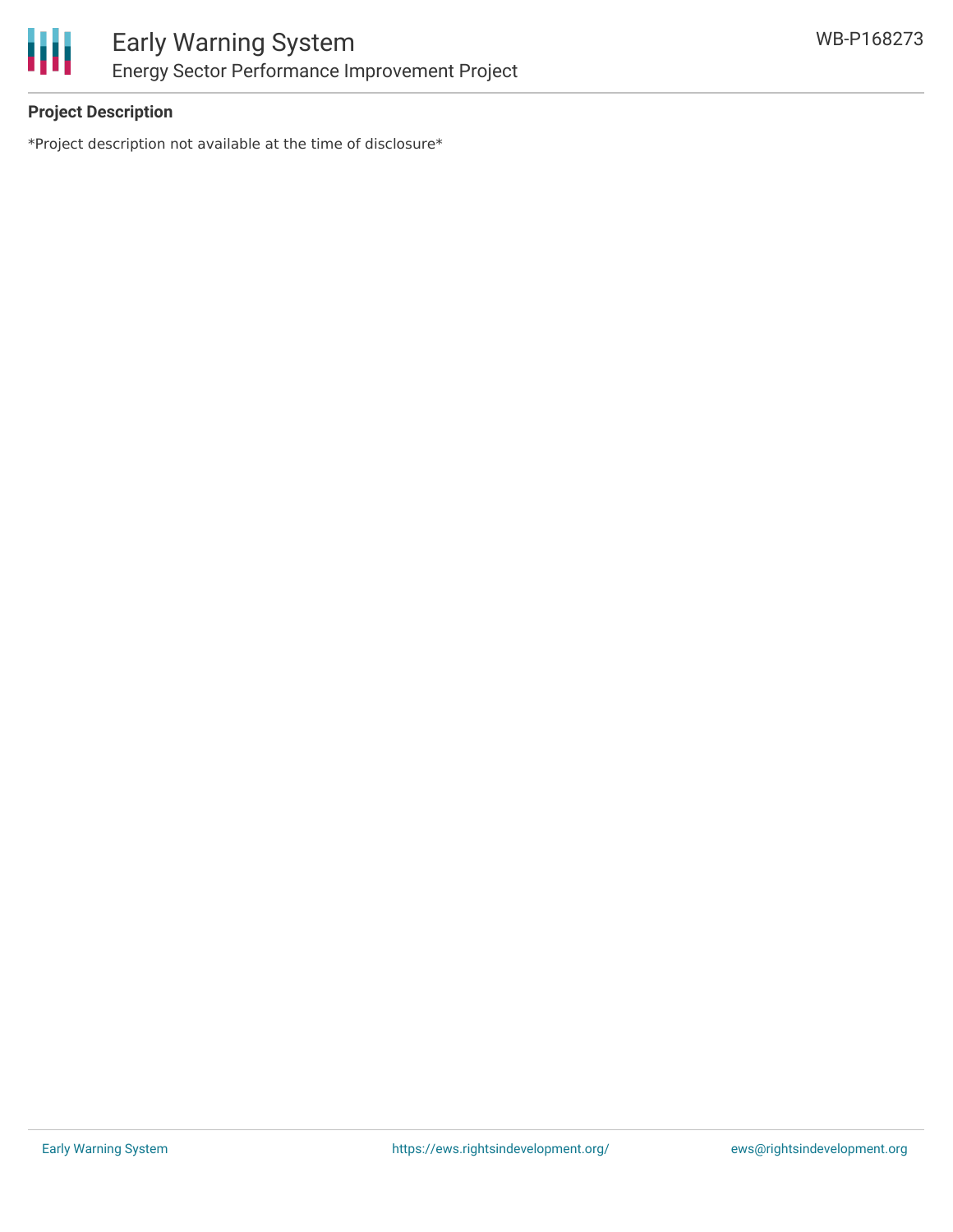

## **Investment Description**

World Bank (WB)